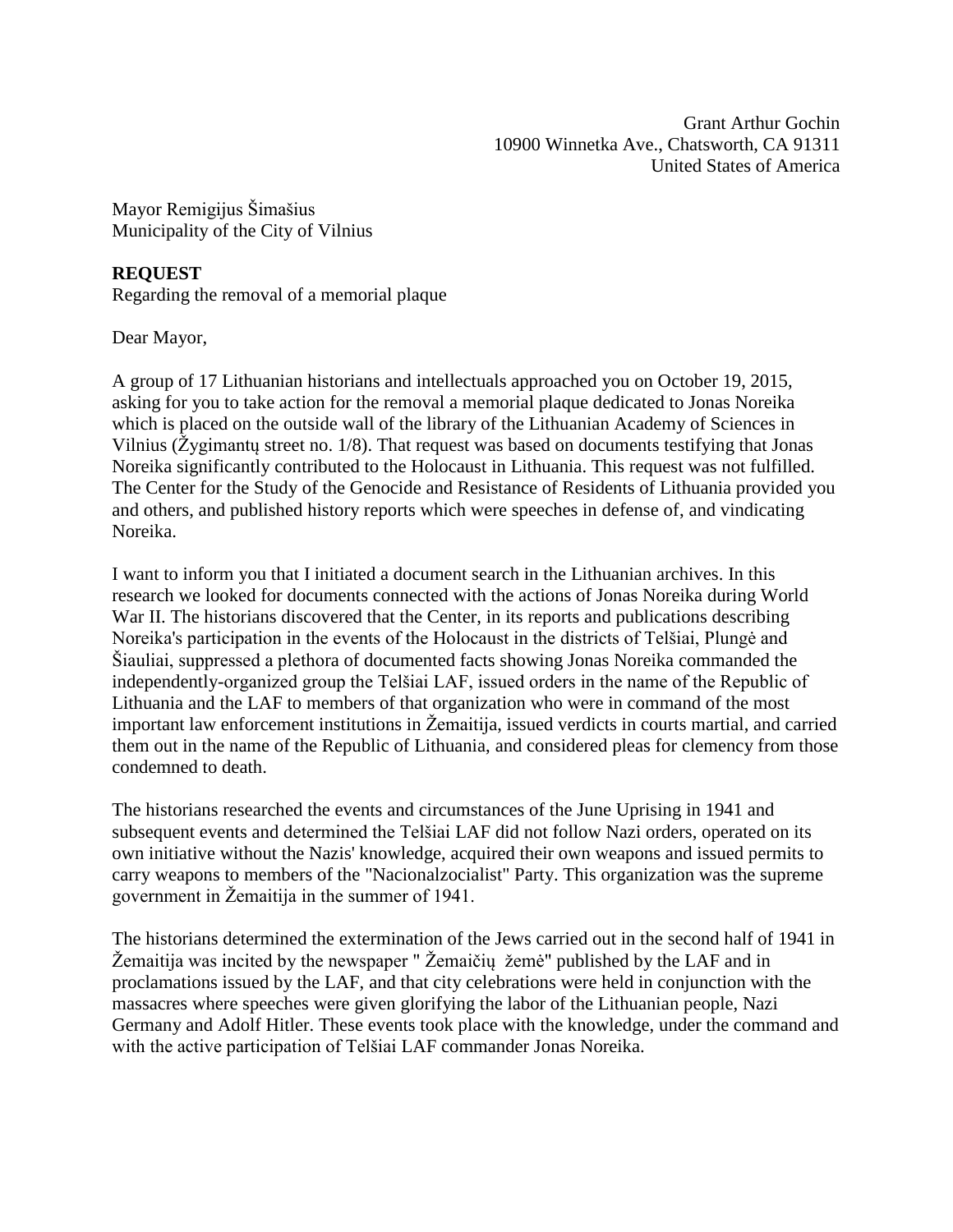It's worth noting SS standartenführer Karl Jäger was the head of the German Security Police and SD for all of Lithuania (July 2, 1941-July 31, 1943) and was the commander of the 3/A Einsatzkommando, a mobile execution squad. Jäger recorded in detail the mass murder of 137,346 people (mainly Jews) between July 1 and November 25, 1941, in a report dated December 1, 1941. The document contains exact dates, numbers of victims murdered and categories of victims (Jews, Communists, criminals, etc.). It contains in total over 100 mass murder operations at 71 different locations.

The mass murders of Lithuanian Jews in Plungė and Telšiai by Einsatzkommando 3 (the Hamann squadron) are not mentioned in the report by commander Jäger, nor in court testimony by members of the Tilsit Einsatzkomanndo on the mass murder of Jews near the Lithuanian border. From the report by Einsatzgruppe A commander Stahlecker, one is given to understand that formally at least Einsatzkommando 2, the murderers of the Jews of Latvia, was responsible for mass murder operations in Plungė, Telšiai, Mažeikiai, Biržai and Šiauliai, but there was only one unit in Šiauliai, over 100 kilometers away from Plungė.

Actually only 8 Germans participated in the mass murder of the Jews of Telšiai, or one detachment. This coincides with Stahlecker's report of October 15, 1941, which shows Einsatzkommando 2 alone (about 30 soldiers), responsible for the entire Šiauliai military district, was able to murder 42,000 Jews, while Jäger's Einsatzkommando 3 (150 soldiers) murdered just 32,000 in the Kaunas military district. From Jäger's report one understands that his unit, under the command of the psychopath Hamann, worked in earnest five days per week. What can it mean, that the mass murders in the districts under Noreika's LAF took place without the knowledge of the Nazis, or that the Nazis simply failed to include an accounting of the mass murder operations in two districts?

This research revealed circumstances which lend strong foundation for claiming widespread propaganda against Jews was carried out in the Telšiai district in 1941, that the destruction of Jews was justified and incited in public statements by the LAF leadership and in it press organs, agitating for the Lithuanian people to unite and cleanse themselves of the undesirable element. Hence the Telšiai LAF and commander Jonas Noreika were directly responsible for the murder and theft of property from at least 1,800 Jews of Plungė (July 12-13, 1941) and 800 of Telšiai (July 20-21, 1941).

There is better documentation on the period during which Jonas Noreika headed the Šiauliai district administration. Correspondence permits and identification cards and records of orders confirm Jonas Noreika actively contributed to the established of the ghetto in Žagarė and had the power to really decide the life and death of Jews. The documents confirm Noreika actively participated in the establishment of slave labor camps and in the administration and collection of fees for using slave labor. The documents also confirm Noreika was actively involved in deciding on seizures and allocation of Jewish property in the Šiauliai district. Monies from properties sold were deposited in the account of the Šiauliai district administration. These statements are clearly demonstrated in the attached chronology of events based on documents found in the archives, the diary of Lithuanian Nationalist Party secretary Zenonas Blynas and other sources.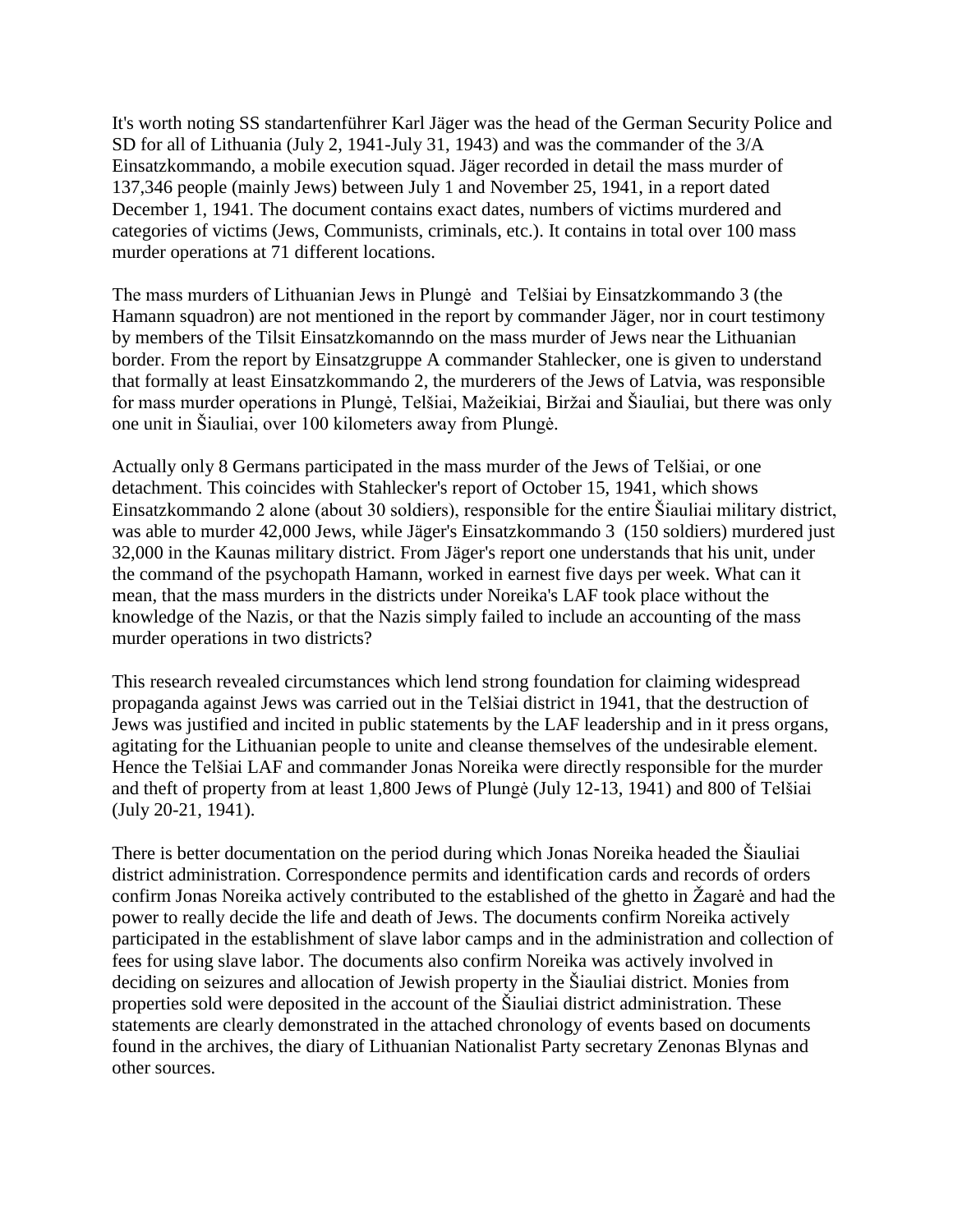The archival documents provided (Lithuanian Central State Archive FR 1099 a-1-b2) show Noreika as head of the district was in charge of exploiting Jews as forced labor, set up security to keep them from escaping, provided weapons and permits to guards and organized the exit and return to the ghetto of Jewish labor brigades. There is a documented case regarding the extension of the railroad demonstrating Jonas Noreika received private orders for Jewish slave labor.

The ghettos were under the jurisdiction of the SS but governed by the Lithuanian administration, while the SS governed concentration camps. There was a Jewish Affairs liaison assigned to the Šiauliai municipality and the municipality received fees from clients, farmers and enterprises for Jewish labor.

There's a letter of November 5, 1941, by Noreika to the Šiauliai municipality which concerns the non-payment of money for Jewish workers Jonas Noreika sent for forced labor on the railroad, with Noreika instructing the municipality to contact the Railroad Board which ordered the slaves (Lithuanian Central State Archive-fR-1099-a1-b2- l504).

There survives a certificate dated August 24, 1942, signed by the head of the Šiauliai district and the district's accountant confirming payment of 53,350.03 Rubles between September 20, 1941, and November 1, 1941, from the head of the Šiauliai district to soldiers at the Šiauliai district headquarters of the Lithuanian self-defense battalions (LCSA-fR-1099-a2-b2-l133). For comparison, there are also surviving documents showing district head Noreika's salary at that time was officially 1,000 Rubles while police officers received from 250 to 330 Rubles.

These documents prove the Šiauliai district administration (Jonas Noreika) paid salaries during the period the mass murder operations against the Jews were being carried out in the Šiauliai district (at the Žagarė ghetto on October 2, 1941). The historians say the 14th battalion which operated in the Šiauliai military district was composed of units of soldiers from the Telšiai LAF. Jonas Noreika was the commander of the Telšiai LAF. The Lithuanian military as such did not exist then.

Jonas Noreika's granddaughter Silvia Foti has confirmed the authenticity of the facts and the historical research. Attached is a document in which she indicates the suppression of the role played by Jonas Noreika as the commander of the Lithuanian Activist Front and as Holocaust perpetrator is one of the biggest conspiracies in Lithuania in the last century.

The actions of the Center for the Study of the Genocide and Resistance of Residents of Lithuania are not merely an inappropriate interpretation of history, this is the conscious disinformation of the public, intentionally hiding facts and documents in the archives testifying to Jonas Noreika's crimes against humanity.

From 2015 to 2018, the director of the Center has actively denied Noreika's criminal activity. In their publications the Center has claimed it has "comprehensively analyzed J. Noreika's actions" and "there is no information that J. Noreika was connected with the organization or implementation of the mass murder of Jews." In 2016 the magazine published by the Center also carried a 26-page article by historian Alfredas Rukšėnas portraying Noreika as a rescuer of Jews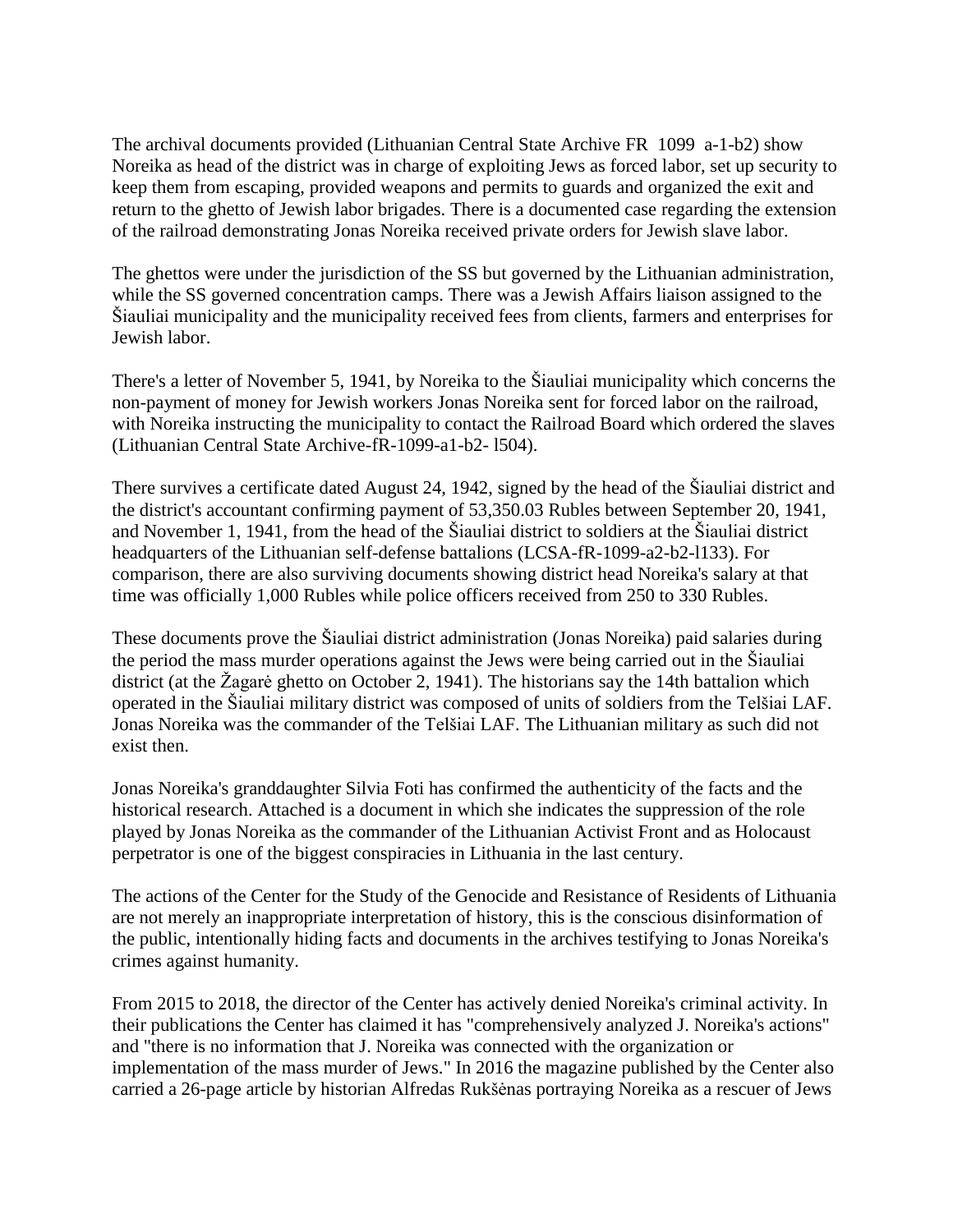who knew nothing and who had no genocidal intentions. Rukšėnas limits himself to Noreika's actions concerning property seizures and creates a neologism to describe these actions: "economic genocide." In the light of the documents from this historical research, I think the "economic genocide" Noreika committed has to be understood as the isolation of the Jews of Žemaitija, their exploitation and their extermination in striving to receive financial profit.

The tale told in Rukšėnas's article of Noreika's resistance activity and his attitude towards Jews is equivalent to the tale Stalin deported Lithuanians to Siberia because they would have gainful employment there, since there was no work in Lithuania after the war.

It's worth noting that neither the Genocide Center nor any other institution have published any information describing specific examples of resistance by Jonas Noreika or his leadership of armed forces beneficial to Lithuania. From the official history we know that LAF units did not engage in battle with the military of the USSR. The Red Army withdrew from Lithuania without a fight.

The historical research partially fills the gaps in the history suppressed by the Center. Jonas Noreika commanded armed forces who weren't involved in the liberation of Žemaitija but rather the destruction of the Žemaitijan Jews. Noreika sucked countless people into his criminal initiative to exterminate all Lithuanian Jews. His resistance activity is actually the destruction of Jews, the theft of their property and the exploitation of prisoners for forced labor.

For a long time now the director of the Genocide Center has deceived you and other people in government. In truth Teresė Burauskaitė has denied the Holocaust; she has promulgated information and propaganda denying the historical reality of the destruction of the Jews carried out in World War II by the Nazis and their collaborators (UN Resolution on Holocaust Denial, October 30, 2013, Toronto).

Jonas Noreika as the commander of the organized group the Telšiai LAF bears responsibility under article 99 of the criminal code for the organization, incitement and contribution to the genocide of the Jewish people in June and July of 1941 in the Telšiai district, and also responsibility under article 103 of the criminal code for ordering and organizing the large-scale seizure of property of Jews without justification for military necessity. As the head of the Šiauliai military district, he bears responsibility under article 99 of the criminal code for the organization, incitement and contribution to the genocide of the Jewish people from August of 1941 to February of 1943, and also bears responsibility under article 103 for the organization and establishment of forced labor camps and the exploitation of POWs and people of Jewish ethnicity. There is no statute of limitations on these crimes.

The memorial plaque to Jonas Noreika aka General Vėtra, honors a person who engaged in war crimes and is a living reminder of an individual who publicly condemned Jews starting in 1933. This is a terrible example to set for Lithuanian soldiers and civilians. This was a person incarnating the ideas of hatred and anti-Semitism. The raising of this plaque to Jonas Noreika was the initiative of his comrades and followers. Its presence in the center of the city serves to testify to the fact anti-Semitic ideas are alive and well in Vilnius.